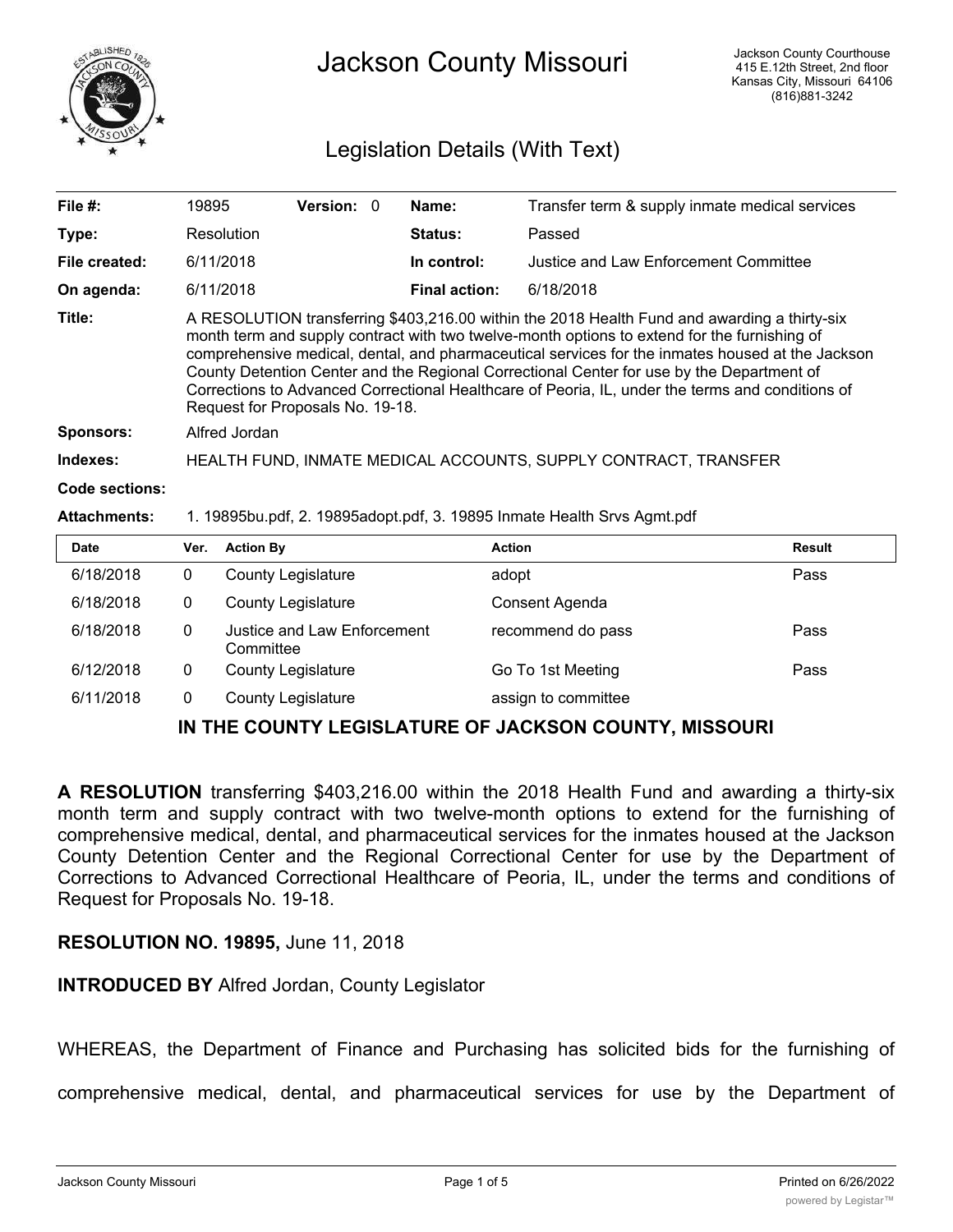Corrections; and,

WHEREAS, a total of twenty-nine notifications were distributed and three responses were received

and evaluated as follows:

| <b>VENDOR</b>                                  | <b>EVALUATION POINTS</b> |
|------------------------------------------------|--------------------------|
| Advanced Correctional Healthcare<br>Peoria, IL | 96                       |
| Correctional Health Partners<br>Denver, CO     | 89                       |
| Mend Correction Care<br>Sartell, MN            | 87                       |

and,

WHEREAS, pursuant to section 1054.6 of the Jackson County Code, the Department of Finance and Purchasing recommends the award of a thirty-six month term and supply contract, with two twelvemonth options to extend, for the furnishing of comprehensive medical, dental, and pharmaceutical services to Advanced Correctional Healthcare of Peoria, IL, for the reason that it has submitted the lowest and best bid, as set forth in the attached recapitulation and analysis; and,

WHEREAS, this award is made on an as needed basis and does not obligate Jackson County to pay any amount, with the availability of funds for specific purchases remaining subject to annual appropriation; and,

WHEREAS, a transfer is needed in order to place a portion of the funds needed to support these services in the proper spending account; and,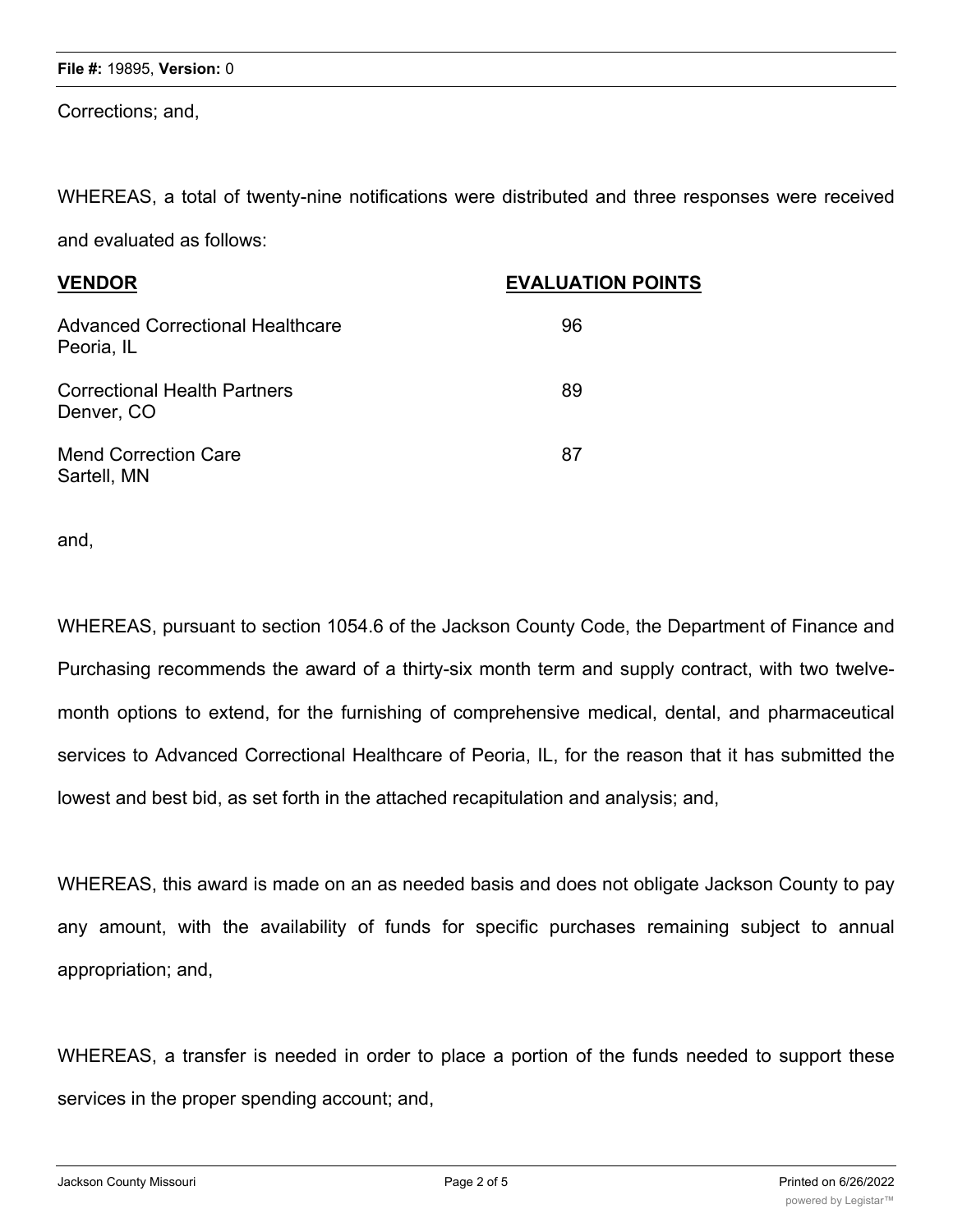WHEREAS, by Ordinance 5062, dated December 6, 2017, the Legislature did establish certain Reserve Accounts for certain budget lines within the 2018 County budget; and,

WHEREAS, certain funds appropriated in such Reserve Account within the 2018 Health Fund are needed to cover the cost of comprehensive medical, dental, and pharmaceutical services for inmates at the Jackson County Detention Center; and,

WHEREAS, there are numerous disputes between the County Executive and the Legislature regarding the validity of Ordinance 5062, relating to its construction and interpretation, and multiple related issues; and,

WHEREAS, the Chief Administrative Officer has recommended the adoption of this Resolution, without waiving any previous position taken in reliance upon the memorandum of the County Counselor dated December 22, 2017, regarding Ordinance 5062, and without waiving any position taken in reliance upon other legal memorandums provided by the Office of the County Counselor; and,

WHEREAS, the Legislature recognizes that funds identified as Reserve Funds in the adopted 2018 Budget within the Health Fund are required to be designated for use by the Department of Corrections for comprehensive medical, dental, and pharmaceutical services at the Jackson County Detention Center; and,

WHEREAS, the Chief Administrative Officer has requested that the funds identified in this Resolution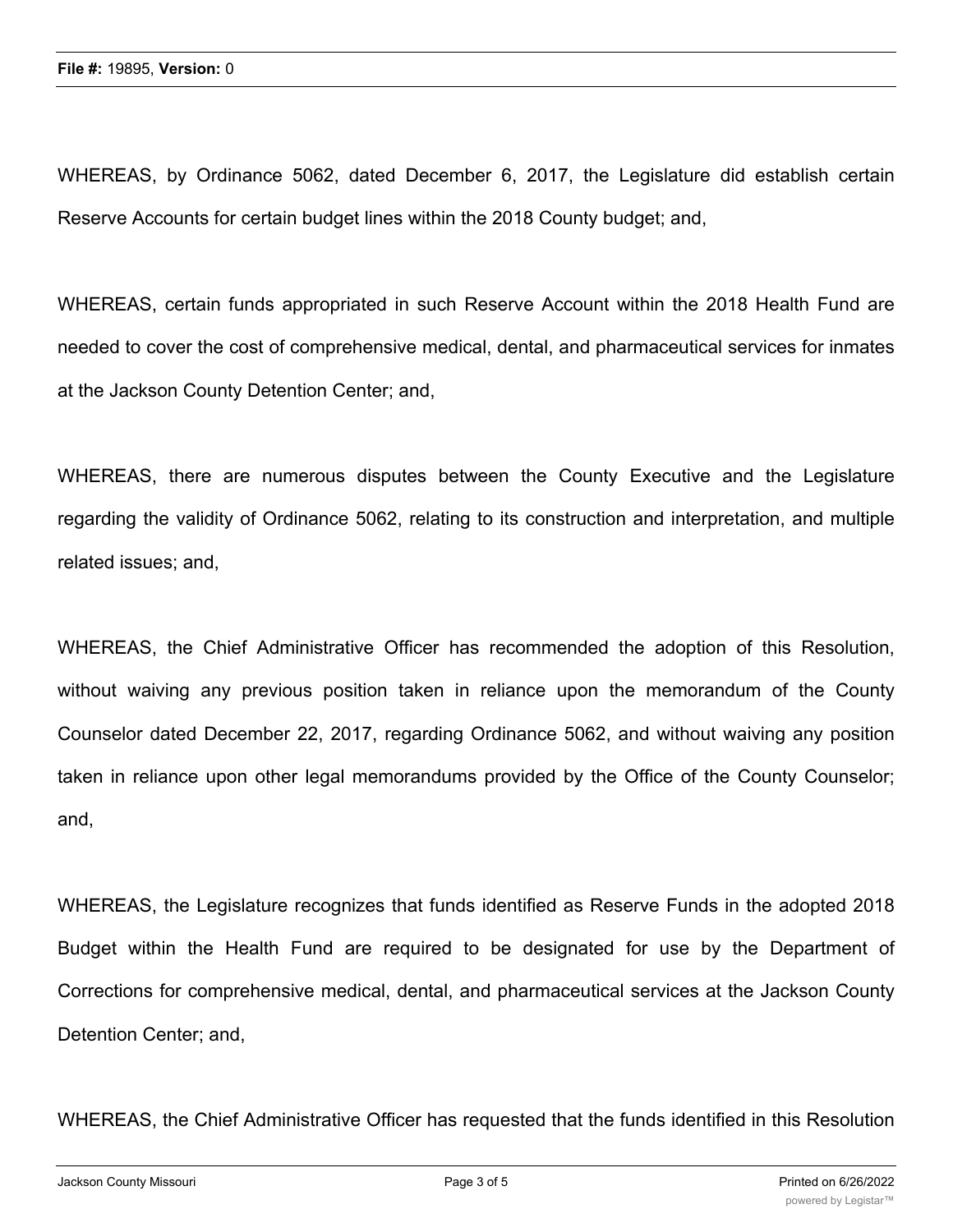be made available for such use by the Department of Corrections within the 2018 budget; and,

WHEREAS the County Legislature agrees that funds described in this Resolution should be made available for such use by posting to a certain budget line item in the Department of Corrections budget or otherwise for calendar year 2018 by the County's Finance and Purchasing Department; now therefore,

BE IT RESOLVED by the County Legislature of Jackson County, Missouri, that the following transfer or equivalent documentation/identification, to accomplish posting of the funds in the Jackson County Budget management system so that the funds are available for immediate use and expenditure within the 2018 Budget, be and hereby is authorized:

## **DEPARTMENT/DIVISION CHARACTER/DESCRIPTION FROM TO**

| Health Fund<br>002-8006                | 56835 - Reserve-Operating          | \$403,216 |           |
|----------------------------------------|------------------------------------|-----------|-----------|
| Health Fund<br>Corrections<br>002-2701 | 56790 - Other Contractual Services |           | \$403,216 |

and,

BE IT FURTHER RESOLVED by the County Legislature of Jackson County, Missouri, that award be made as recommended by the Department of Finance and Purchasing, and that the Department be and hereby is authorized to execute for the County any documents necessary to the accomplishment of the award; and,

BE IT FURTHER RESOLVED that the Department of Finance and Purchasing is authorized to make all payments, including final payment on the contract, to the extent that sufficient funds have been appropriated to the using spending agency in the then current Jackson County budget...Enacted and Approved